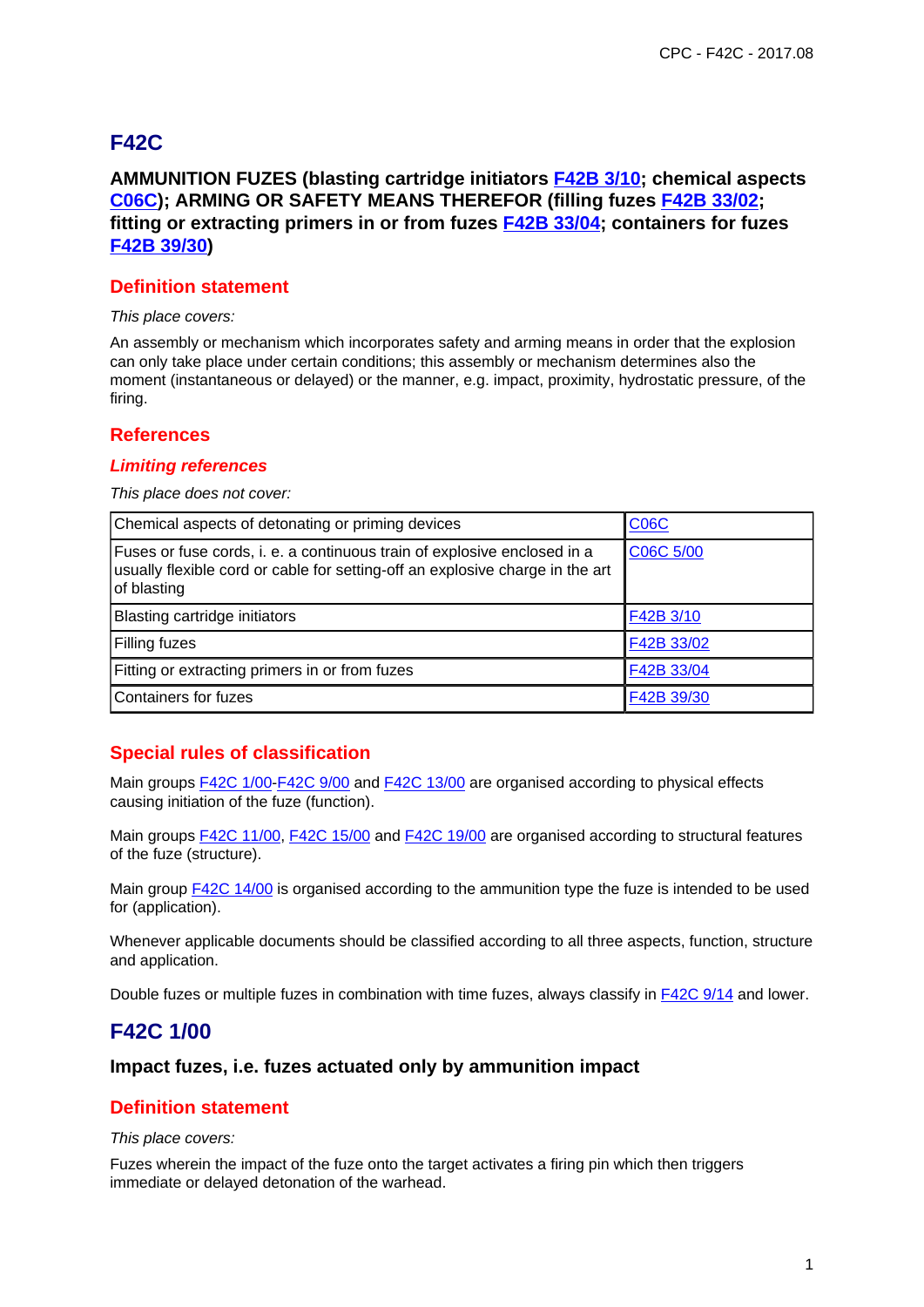Fuzes without a firing pin wherein the impact of the fuze onto the target is detected by a sensor which in turn generates an output triggering immediate or delayed detonation of the warhead.

## **References**

## **Limiting references**

This place does not cover:

| Double action percussion fuze                  | F42C 7/12    |
|------------------------------------------------|--------------|
| Protruding stand-off member for hollow charges | IF42B 12/105 |

## **Special rules of classification**

If the electric or electronic aspects of the sensor or delay circuit are essential to the invention, the documents needs to be classified in F42C 11/00 as well.

## **F42C 1/14**

## **operating at a predetermined distance from ground or target by means of a protruding member**

## **References**

#### **Limiting references**

This place does not cover:

| Protruding stand-off member for hollow charges | F42B 12/105 |
|------------------------------------------------|-------------|
|------------------------------------------------|-------------|

## **F42C 3/00**

**Fuzes actuated by exposure to a liquid, e.g. seawater (F42C 5/00 takes precedence; time fuzes F42C 9/00)**

## **Definition statement**

This place covers:

Fuzes activated by sensors detecting liquid exposure to liquid, e.g. components swelling or disintegrating when contacted by a liquid, in practice sea, lake or river water.

## **References**

#### **Limiting references**

This place does not cover:

| Protruding stand-off member for hollow charges | F42C 5/00 |
|------------------------------------------------|-----------|
|------------------------------------------------|-----------|

## **Informative references**

Attention is drawn to the following places, which may be of interest for search:

| Time fuzes                                                         | <b>IF42C 9/00</b> |
|--------------------------------------------------------------------|-------------------|
| Initiator for blasting cartridge neutralised by contact with water | F42B 3/192        |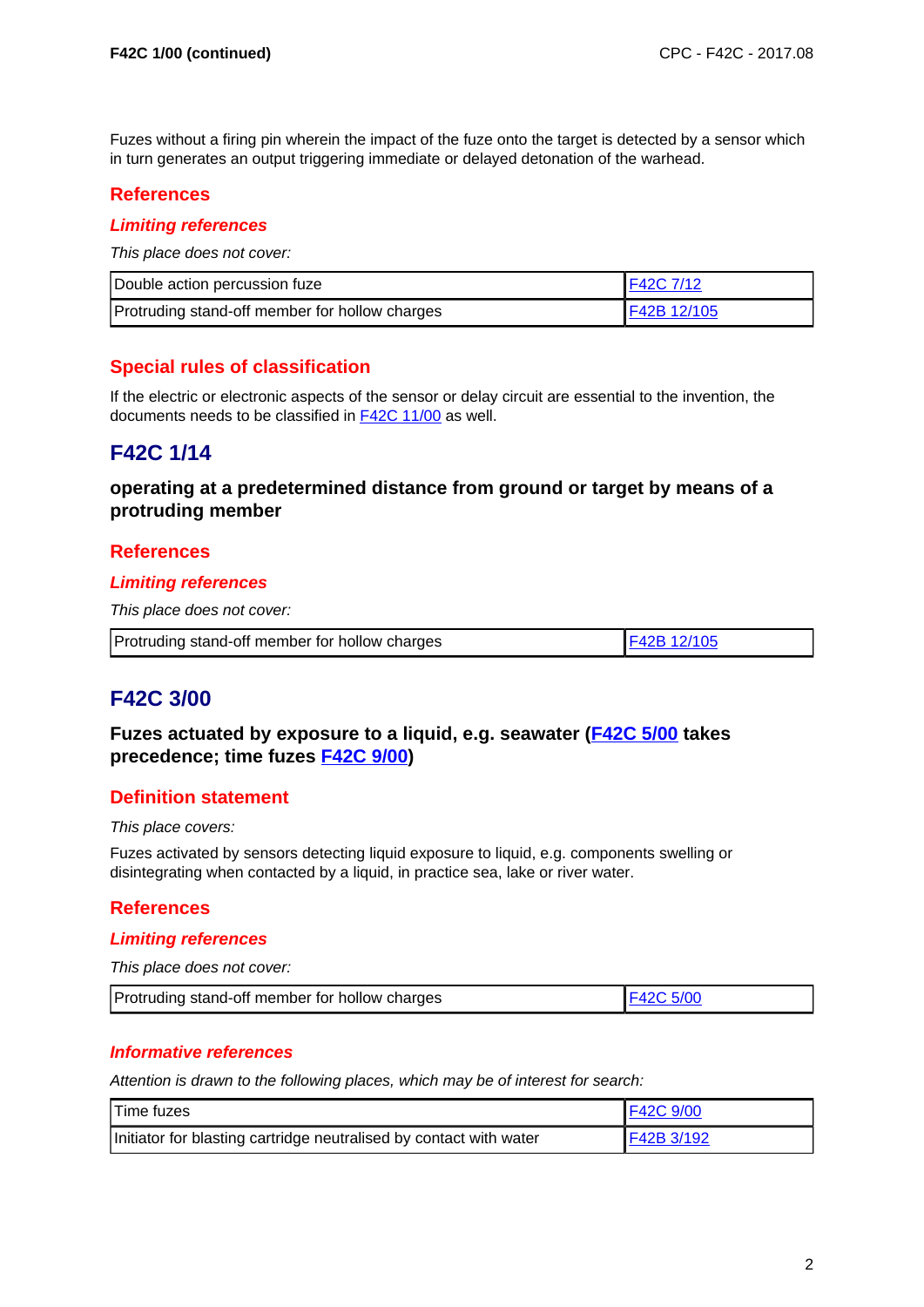# **F42C 5/00**

## **Fuzes actuated by exposure to a predetermined ambient fluid pressure {(fluidpressure-operated switches H01H 35/24)}**

## **Definition statement**

This place covers:

Fuzes that initiate if the water pressure rises above a certain level which is applicable in depth charges.

Also includes fuzes triggered when a threshold of gas pressure is reached, e.g. though a gas generating capsule or by sympathetic detonation of a nearby explosive charge.

Also includes fuzes actuated when the pressure value goes below a predefined theshold, e.g. detonation only possible at a certain altitude.

## **References**

#### **Informative references**

Attention is drawn to the following places, which may be of interest for search:

| Initiator for blasting cartridge neutralised by contact with water | F42B 3/192 |
|--------------------------------------------------------------------|------------|
| Depth charges                                                      | F42B 21/00 |
| Fluid-pressure-operated switches                                   | H01H 35/24 |

## **F42C 7/00**

**Fuzes actuated by application of a predetermined mechanical force, e.g. tension, torsion, pressure (by ammunition impact F42C 1/00, by exposure to a predetermined ambient fluid pressure F42C 5/00)**

## **Definition statement**

#### This place covers:

The fuse is actuated by application of a mechanical force, i.e. the forceful relative displacement of two components of the fuze relative to each other. Basically a mechanical switch triggering a detonation.

## **References**

#### **Limiting references**

This place does not cover:

| Impact fuzes, i.e. fuzes actuated only by ammunition impact                           | F42C 1/00 |
|---------------------------------------------------------------------------------------|-----------|
| <b>Fuzes actuated by exposure to a predetermined ambient fluid pressure F42C 5/00</b> |           |

#### **Informative references**

Attention is drawn to the following places, which may be of interest for search:

| Arming of fuzes | 15/00 |
|-----------------|-------|
|                 |       |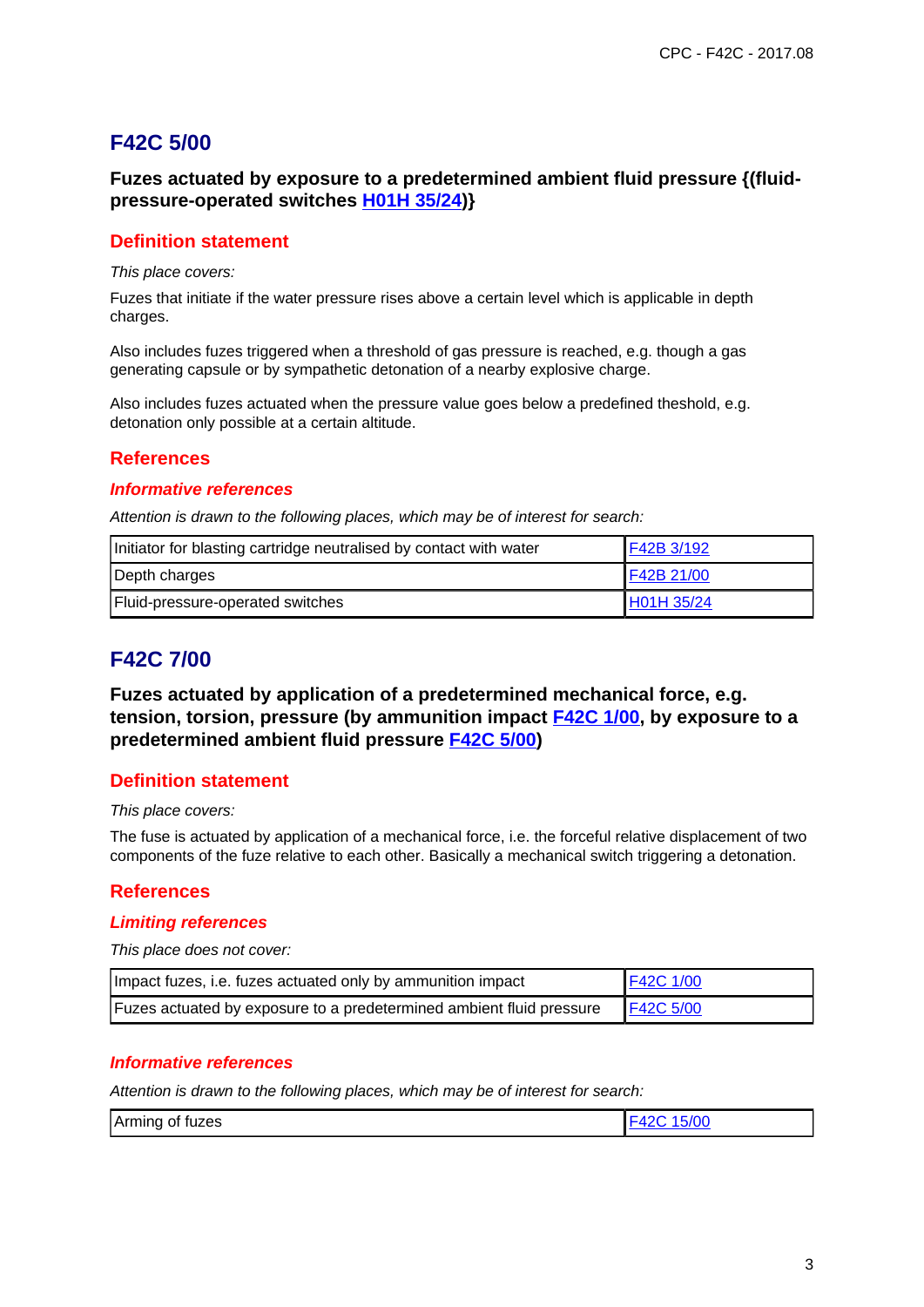# **F42C 7/12**

**Percussion fuzes of the double-action type, i.e. fuzes cocked and fired in a single movement, e.g. by pulling an incorporated percussion pin or hammer (percussion caps F42C 19/10)**

## **Definition statement**

#### This place covers:

The percussion is initiated by a spring loaded percussion pin after the relative displacement of the two components of the fuze.

#### **References**

#### **Limiting references**

This place does not cover:

| Impact fuzes    | F42C 1/00  |
|-----------------|------------|
| Percussion caps | F42C 19/10 |

# **F42C 9/00**

**Time fuzes; Combined time and percussion or pressure-actuated fuzes; Fuzes for timed self-destruction of ammunition**

## **Definition statement**

This place covers:

Non-electronic fuzes causing detonation of the ammunition after a predetermined time from the initiation of the fuze itself, i.e. the timing is not caused by an electric or electronic circuitry.

Timing can be caused by clockwork or a burning pyrotechnic unit.

#### **References**

#### **Limiting references**

This place does not cover:

| Electric time fuzes, the time dely being caused by electric circuitry | <b>F42C 11/06</b> |
|-----------------------------------------------------------------------|-------------------|
|-----------------------------------------------------------------------|-------------------|

## **F42C 11/00**

**Electric fuzes ({in combination with other fuzes F42C 9/14}; proximity fuzes F42C 13/00; {safety or arming effected by electric means F42C 15/40; electric contact parts for fuzes F42C 19/06}; electric igniters F42C 19/12, {F42B 3/12 - F42B 3/18; optical initiators F42B 3/113})**

## **Definition statement**

This place covers:

Fuzes characterised by the electric or electronic circuitry, which is usually triggered or controlled by one of the fuze sensor mechanisms covered in F42C 1/00 - F42C 9/18 or F42C 13/00. Generation of electricity therefore.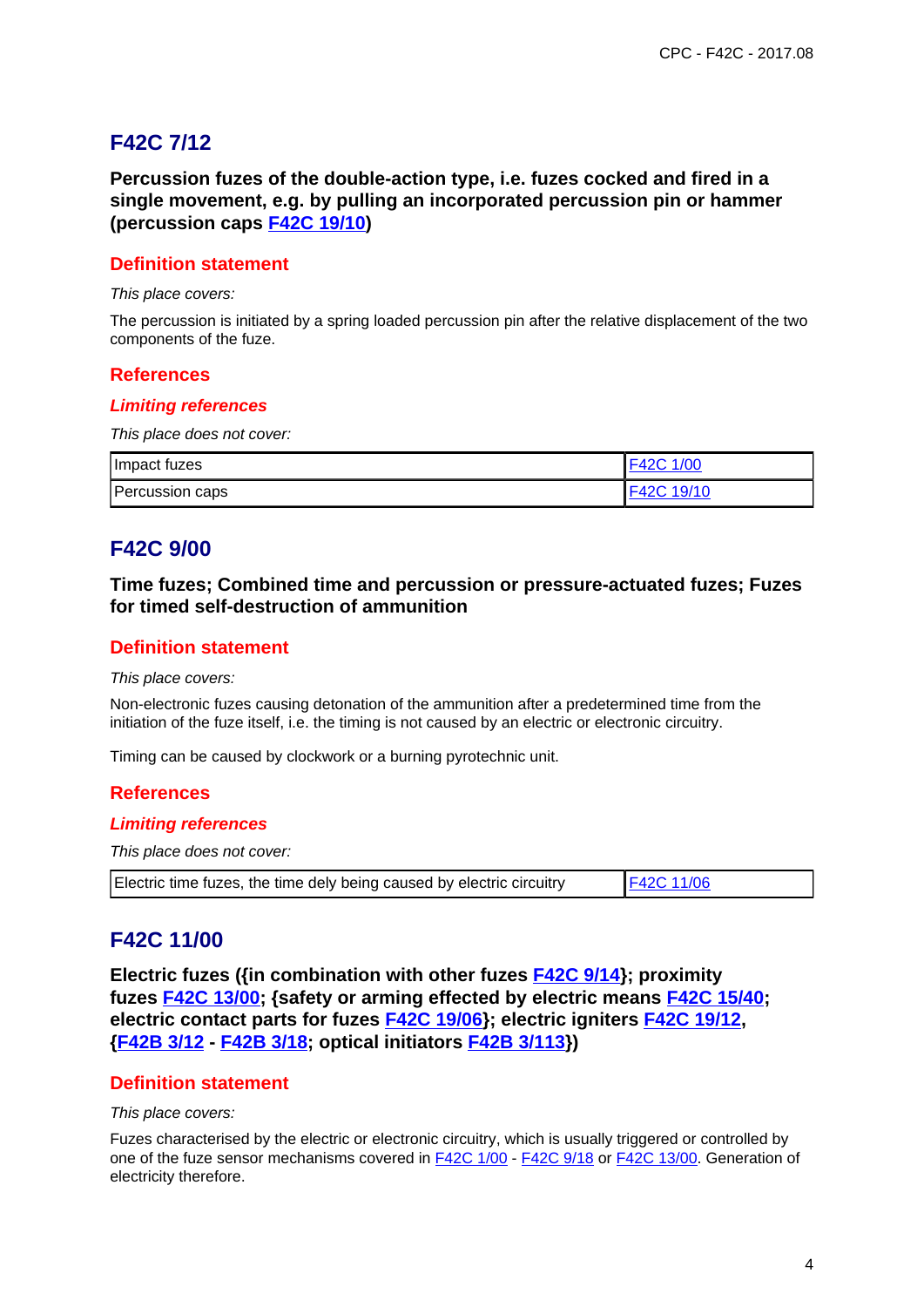## **References**

## **Limiting references**

This place does not cover:

| Proximity fuzes                                                                                                      | F42C 13/00 |
|----------------------------------------------------------------------------------------------------------------------|------------|
| Safety or arming effected by electric means                                                                          | F42C 15/40 |
| Electric contact parts for fuzes                                                                                     | F42C 19/06 |
| Electric primers, the initial explosive component in the pyrotechnic or<br>explosive train is electrically initiated | F42C 19/12 |
| <b>Bridge initiators</b>                                                                                             | F42B 3/12  |
| Spark initiators                                                                                                     | F42B 3/14  |
| Pyrotechnic delay initiators                                                                                         | F42B 3/16  |
| Safety initiators resistant to premature firing by static electricity or stray<br>currents                           | F42B 3/18  |

#### **Informative references**

Attention is drawn to the following places, which may be of interest for search:

| tuzes in combination with other fuzes !<br>1 ime |
|--------------------------------------------------|
|--------------------------------------------------|

# **F42C 13/00**

**Proximity fuzes; Fuzes for remote detonation {(F42C 9/148 takes precedence; constructional details F42C 19/00; mounting of antennas F42B 30/006)}**

## **Definition statement**

This place covers:

Fuzes wherein detonation is initiated after an electronic circuitry including a non-contact (e.g. electrostatic, electrodynamic, optical, field sensitive, accoustic or magnetic) proximity sensor has determined that the proximity of the target is sufficient for optimised effect of the warhead.

## **References**

## **Limiting references**

This place does not cover:

| Proximity sensor by contacting of a protruding memeber | $F42C$ 1/14        |
|--------------------------------------------------------|--------------------|
| Proximity fuzes in combination with other fuzes        | <b>IF42C 9/148</b> |

## **Informative references**

Attention is drawn to the following places, which may be of interest for search:

| lConstructional details of fuzes    | F42C 19/00   |
|-------------------------------------|--------------|
| Mounting of antennas on projectiles | IF42B 30/006 |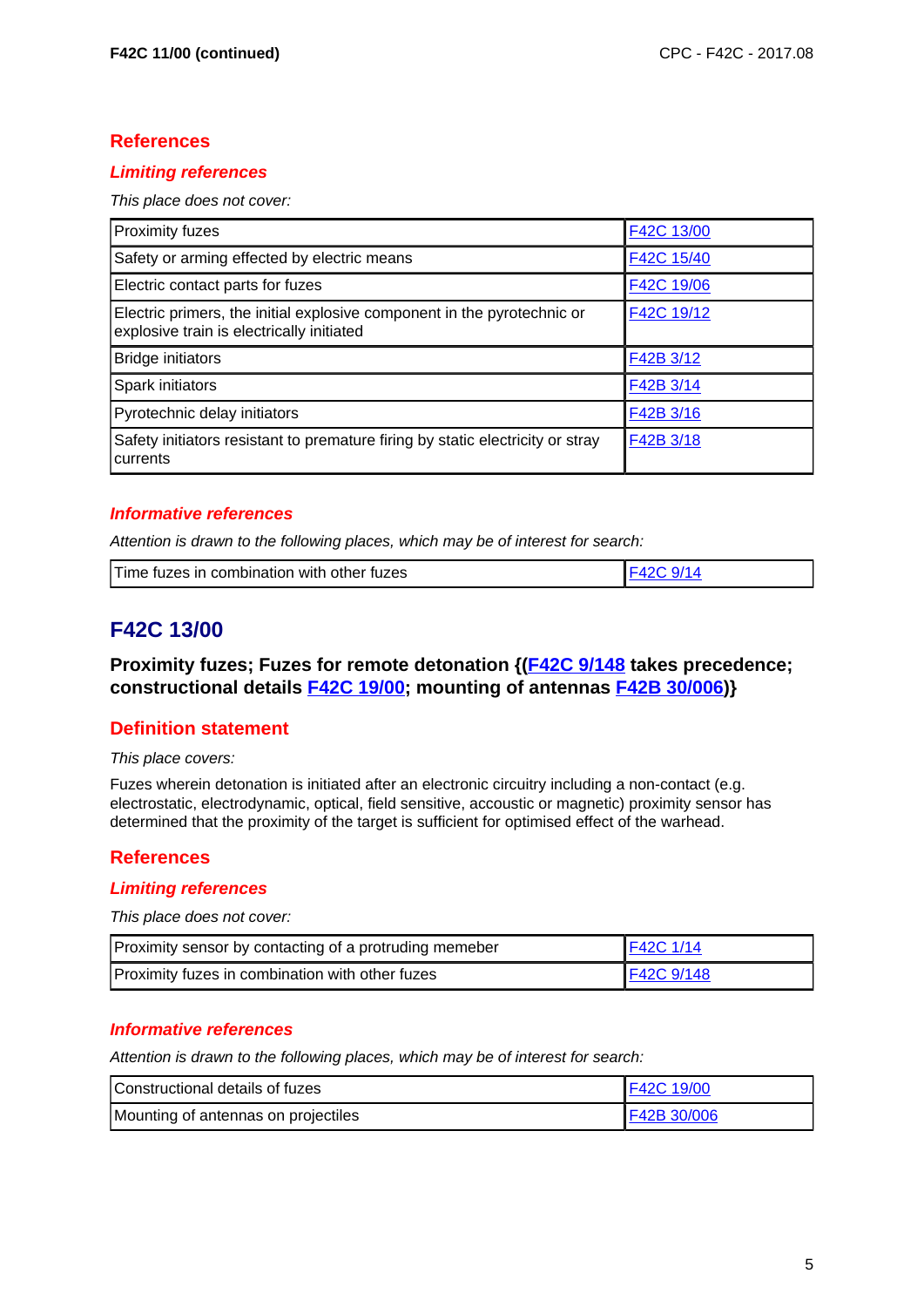## **F42C 14/00**

## **{Mechanical} fuzes characterised by the ammunition class or type (F42C 1/00, {F42C 7/00, F42C 9/00, F42C 11/001}, F42C 13/00, F42C 15/00 take precedence)**

## **Definition statement**

This place covers:

This main group is organised as an application group, i.e. non electric fuzes characterised by the ammunition they are designed for.

If a fuze is characterised by a features relating to a special adaptation for the use with a particular ammunition not listed in the sub-groups, classify in main group.

## **References**

#### **Limiting references**

This place does not cover:

| Impact fuzes, i.e. fuzes actuated only by ammunition impact                                                            | F42C 1/00   |
|------------------------------------------------------------------------------------------------------------------------|-------------|
| Fuzes actuated by application of a predetermined mechanical force, e.g.<br>tension, torsion, pressure                  | F42C 7/00   |
| Time fuzes; Combined time and percussion or pressure-actuated fuzes;<br>Fuzes for timed self-destruction of ammunition | F42C 9/00   |
| Electric circuits for fuzes characterised by the ammunition class or type                                              | F42C 11/001 |
| Proximity fuzes; Fuzes for remote detonation                                                                           | F42C 13/00  |
| Arming-means in fuzes; Safety means for preventing premature<br>detonation of fuzes or charges                         | F42C 15/00  |

## **Special rules of classification**

This main group being an application (intended use) entry, the documents should be double classified according to their structural and functional features in F42C 1/00 - F42C 9/18 or F42C 13/00.

# **F42C 15/00**

## **Arming-means in fuzes; Safety means for preventing premature detonation of fuzes or charges**

## **Definition statement**

This place covers:

Mechanisms or electric circuits keeping a fuze in a safe state until certain predefined conditions, usually launch and/or flight conditions, are met and causing automatic transition the fuze into the armed state as soon as all conditions are met.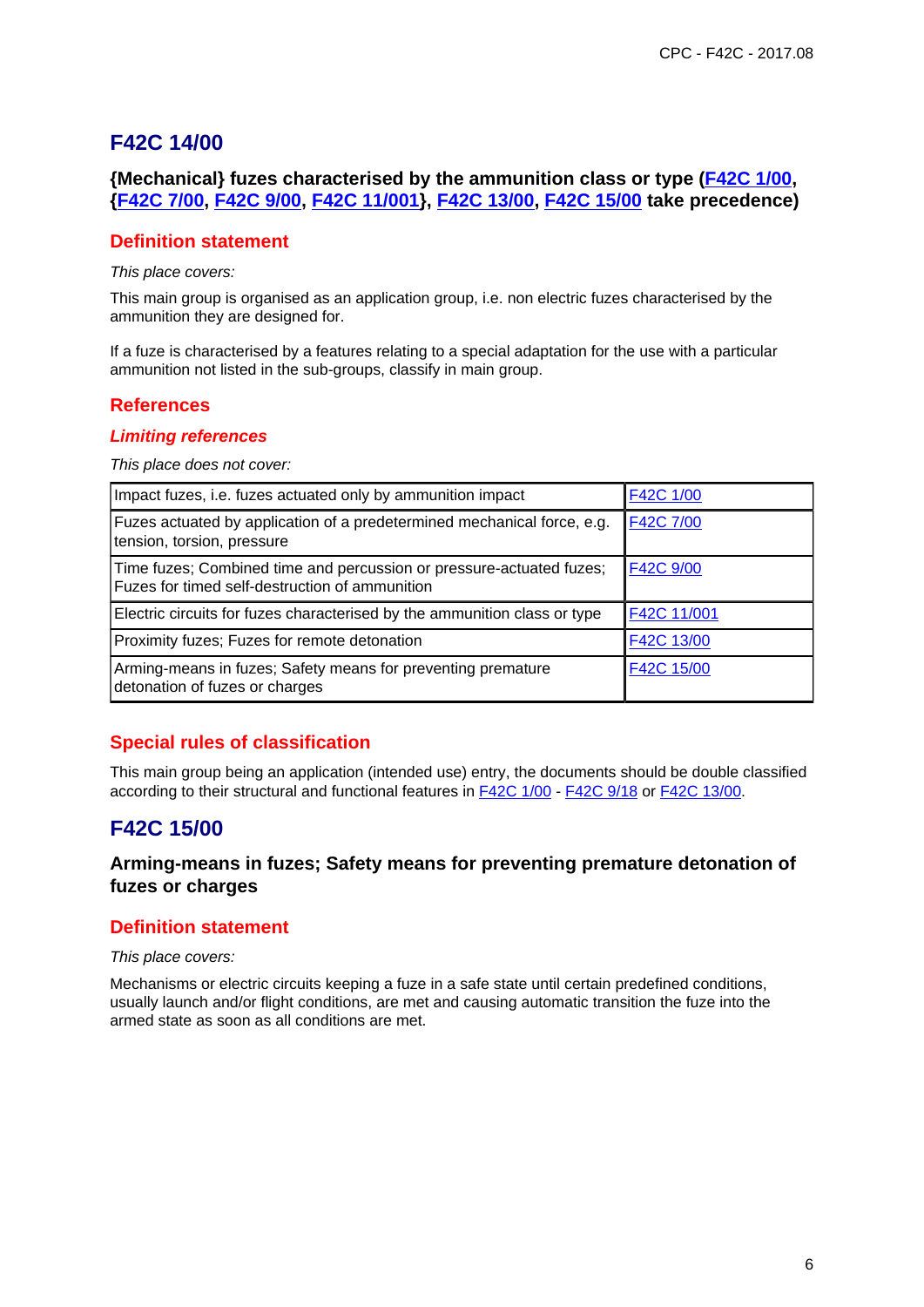# **F42C 15/18**

## **wherein a carrier for an element of the pyrotechnic or explosive train is moved (F42C 15/40 takes precedence)**

## **References**

#### **Limiting references**

This place does not cover:

| Movable blocking member in the pyrotechnic or explosive train                          | F42C 15/34 |
|----------------------------------------------------------------------------------------|------------|
| Safety or arming means wherein the safety or arming action is effected<br>electrically | F42C 15/40 |

## **F42C 15/34**

**wherein the safety or arming action is effected by a blocking-member in the pyrotechnic or explosive train between primer and main charge (F42C 15/18, F42C 15/40 take precedence)**

## **References**

## **Limiting references**

This place does not cover:

| Safety or arming means wherein a carrier for an element of the<br>pyrotechnic or explosive train is moved | F42C 15/18 |
|-----------------------------------------------------------------------------------------------------------|------------|
| Safety or arming means wherein the safety or arming action is effected<br>electrically                    | F42C 15/40 |

# **F42C 15/44**

## **Arrangements for disarming, or for rendering harmless, fuzes after arming, e.g. after launch**

## **References**

#### **Informative references**

Attention is drawn to the following places, which may be of interest for search:

| Fuzes for the self destruction of ammunition |  |
|----------------------------------------------|--|
|----------------------------------------------|--|

## **F42C 17/00**

## **Fuze-setting apparatus**

## **Definition statement**

#### This place covers:

Apparatus for setting the fuzes of a projectile or missile. The apparatus can either be a robotic device or classical manual device for manipulating a mechanically settable fuze, or a data interface for setting electric/electronic fuzes.